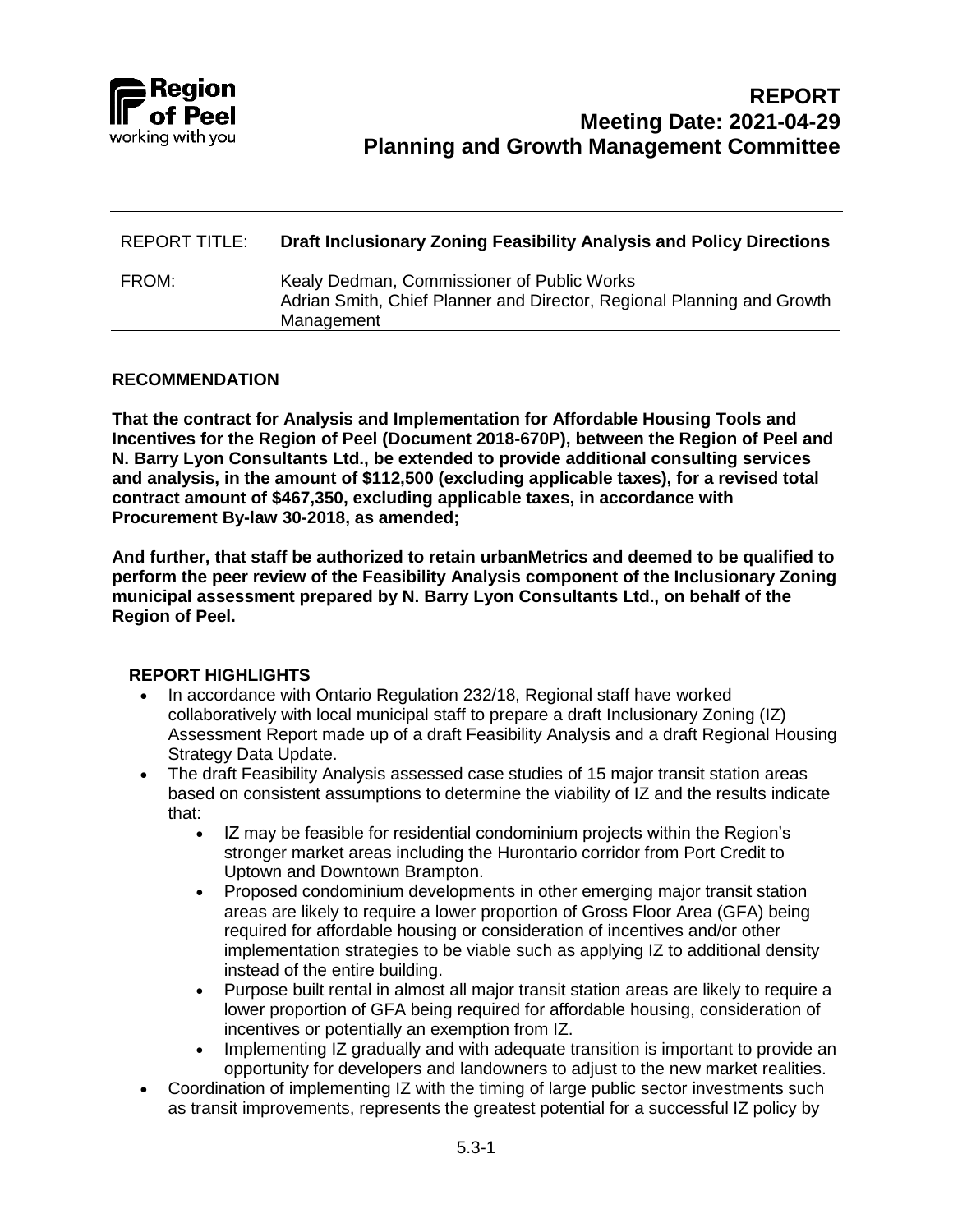allowing the increased land value to be partially recaptured in the form of affordable housing contributions.

- There are opportunities to include IZ policies in the Regional Official Plan to support the local municipalities in implementation as well as to advance some of the Region's objectives as it relates to the provision of affordable housing.
- Consultation on the draft Assessment Report, draft policy directions and draft policies will continue through the spring and summer of 2021.
- Through the recommendations of this report, staff are seeking a contract increase between the Region of Peel and N. Barry Lyon Consultants Ltd. to cover the cost of additional case studies requested by the City of Mississauga. Mississauga will reimburse the Region of Peel the total amount to cover these additional costs.
- Staff are seeking authorization through the recommendations of this report to retain urbanMetrics and deem them qualified to undertake the peer review as required by Provincial regulations.

#### **DISCUSSION**

#### **1. Background**

Beginning in 2016, the Province adopted legislation authorizing municipalities to include inclusionary zoning policies in their official plan. This land use planning tool enables municipalities to require that a proportion of units within proposed residential developments located in major transit station areas be provided at affordable rates as a condition of receiving building permit.

The requirements for implementing IZ outlined in Ontario Regulation 232/18 identifies the need to prepare an Assessment Report that includes analysis of municipal demographics and population, household income, housing supply, housing demand, housing affordability, and analysis of the impacts of IZ on the housing market and financial viability of development. Although IZ is implemented through zoning control at the local municipal level, the Region is working with the local municipalities in completing the requirements of the Assessment Report through two components as follows:

- 1. N. Barry Lyon Consultants Ltd. (NBLC) was retained to prepare a Feasibility Analysis which assesses the impact of IZ on the housing market and the viability of development.
- 2. Regional staff prepared a draft Regional Housing Strategy Data Update using the 2018 Housing Strategy as the basis for the majority of demographic requirements but have updated the data where it is available and have broken down Region wide data to the local municipal level as required.

The draft NBLC Feasibility Analysis report is attached to this report as Appendix I and the draft Regional Housing Strategy Data Update is attached as Appendix II. Prior to finalization, the regulations require a peer review of the Feasibility Analysis "from a person independent of the municipality and who, in the opinion of the council of the municipality, is qualified to review the analysis." This requires municipalities to obtain approval of the selected peer reviewer in accordance with the regulations. UrbanMetrics has demonstrated industry expertise in market analytics, feasibility analysis, and economic impacts, as well as undertaken recent work reviewing the inclusionary zoning market analysis for the City of Kitchener. Through the recommendations of this report, staff are seeking Council's authority to proceed with retaining urbanMetrics to commence the peer review. In January and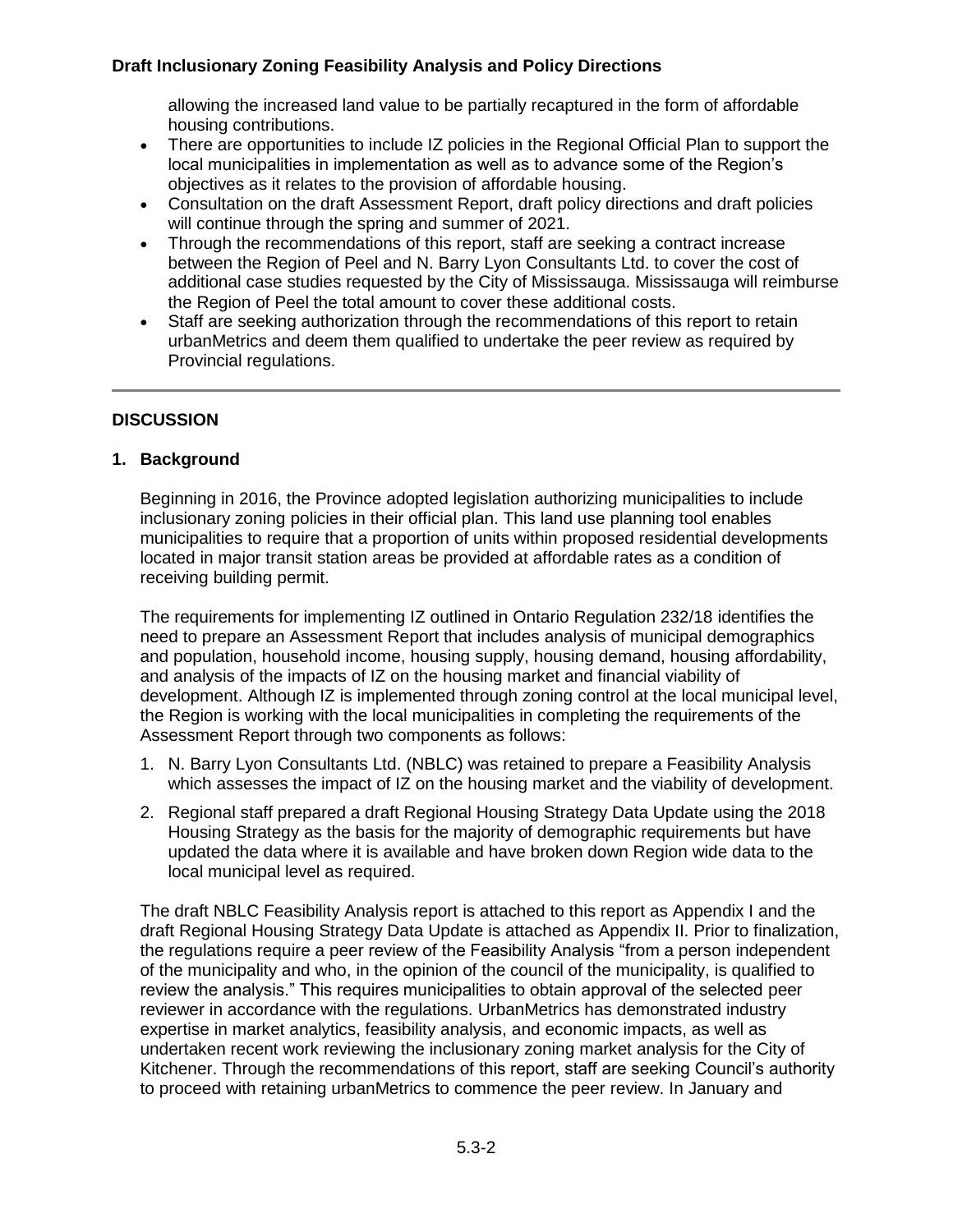February 2021, the Councils of the local municipalities endorsed urbanMetrics to undertake the peer review.

Completion of the Assessment Report, and the peer review will meet the requirements for implementing inclusionary zoning policies and programs by the Region and the local municipalities.

# **2. Summary of NBLC's Draft Feasibility Analysis**

NBLC's draft Feasibility Analysis tests the impact of potential inclusionary zoning parameters absent of any financial incentives (aside from the existing Brampton Downtown Development Charge incentive) and without additional density, meaning IZ requirements would apply to the entire building. This approach was undertaken to assess the impacts of the most onerous impacts, recognizing that municipalities could require less onerous implementation options in some major transit station areas where markets are not quite as strong.

The key assumptions used throughout the analysis includes the following:

- IZ requirements are calculated as a percentage of total Gross Floor Area (GFA) in a proposed development, referred to as the "set-aside rate". NBLC's analysis tests a set-aside rate of 10 per cent for both condominium and rental development, whereby 10 per cent of the GFA of a building must be provided at affordable rates.
- Affordable Rental: 100 per cent of the Canada Mortgage and Housing Corporation Average Market Rent by bedroom type and municipality.
- Affordable Ownership:  $$423,038$  for a three-bedroom unit (top of Peel's  $6<sup>th</sup>$  income decile); \$356,707 for two-bedroom units (top of Peel's 5th income decile); \$294,634 for one-bedroom units (top of Peel's  $4<sup>th</sup>$  income decile).
- The affordable rental units are tested through two scenarios: where affordability is required for a 25-year period, and where affordability is required in perpetuity.

#### a) Methodology

The draft Feasibility Analysis completed by NBLC evaluated the viability of IZ in 15 major transit station areas (1 in Caledon, 4 in Brampton, and 10 in Mississauga).

In each of the 15 test sites, local planning staff recommended sample condominium and purpose-built rental development concepts based on emerging trends and may be achievable based on current policies or through a future development application. NBLC undertook the assessments as follows:

- 1. The existing "as-is, where is" values of the redevelopment site(s) were established based on the current use of the property (i.e., a single-story commercial plaza, or multiple single detached homes to be assembled and redeveloped).
- 2. Market research was undertaken for each case study area to assess local pricing which was used to develop a residual land value proforma model which assesses all the project revenues. From these revenues, the costs of development and the developer's profit were subtracted and what remains is the land value that a developer might be willing to pay for the property.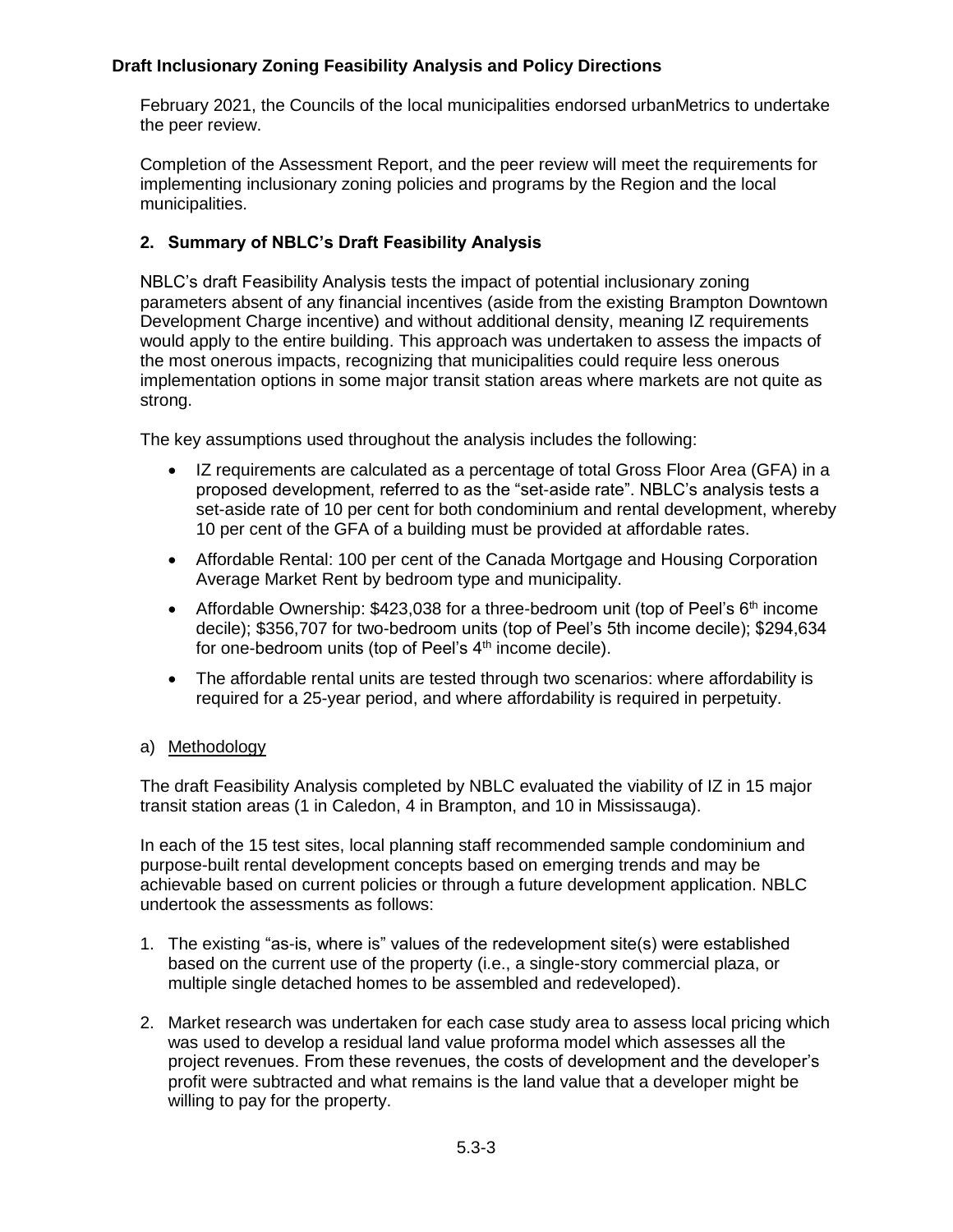- 3. If the land value supported by the high-density development opportunity, with IZ requirements included, is at least 10 per cent greater than the existing "as-is, where-is" value of underutilized properties, NBLC assumes there is a viable economic opportunity for IZ to be implemented. If this test is not met, it is concluded that IZ may not be viable based on market conditions and the assumptions provided.
- 4. In instances where the land value of the high-density development opportunity with IZ requirements is not viable, alternative approaches may be necessary for IZ viability. This could include implementation of a lower proportion of GFA being required for affordable housing, consideration of incentives, additional density approach, etc.

#### b) Draft Conclusions

The results of NBLC's draft Feasibility Analysis demonstrates that there is 'no one size fits all' approach for IZ in the Region.

Based on the assumptions considered, IZ may be feasible for residential condominium projects within the Region's stronger market areas including the Hurontario corridor from Port Credit to Uptown and Downtown Brampton.

Proposed condominium development in other emerging major transit station areas are likely to require a lower proportion of GFA being required for affordable housing or consideration of additional incentives to be viable.

Purpose built rental in almost all major transit station areas are likely to require consideration of incentives, a lower proportion of GFA being required for affordable housing or potentially an exemption from IZ to encourage more rental developments.

In all cases, land markets require time to adjust. IZ will place downward pressure on land values, which can be significant if an aggressive policy is implemented suddenly. If not managed appropriately, this could stall development activity and create significant hurdles for developers who have already acquired land at the highest and best use. Implementing IZ gradually and with adequate transition will allow both developers and landowners the opportunity to adjust to the new market realities.

The draft results of the 15 case studies are outlined in Section 6: Findings of the Financial Analysis of the draft Feasibility Analysis attached as Appendix I to this report. It is important to note that the results of the case studies are based on a series of assumptions outlined previously in Section 2 of this report, and inputs into the residual land value proforma that were deliberately onerous. As such, viability of these areas for IZ may still be feasible, should implementation be undertaken with reduced requirements. For example, viability in the case studies was based on 10 per cent of the GFA being provided as affordable housing, and therefore viability may be improved if that rate was reduced.

Within the Region, there are several initiatives underway that will have the effect of improving market demand and land values, such as transit improvements and other public sector investments (i.e., Hurontario Light Rail Transit, Riverwalk, other land usechange/zoning changes). Coordination of implementing IZ with the timing of these large public sector improvements represents the greatest potential for a successful IZ policy by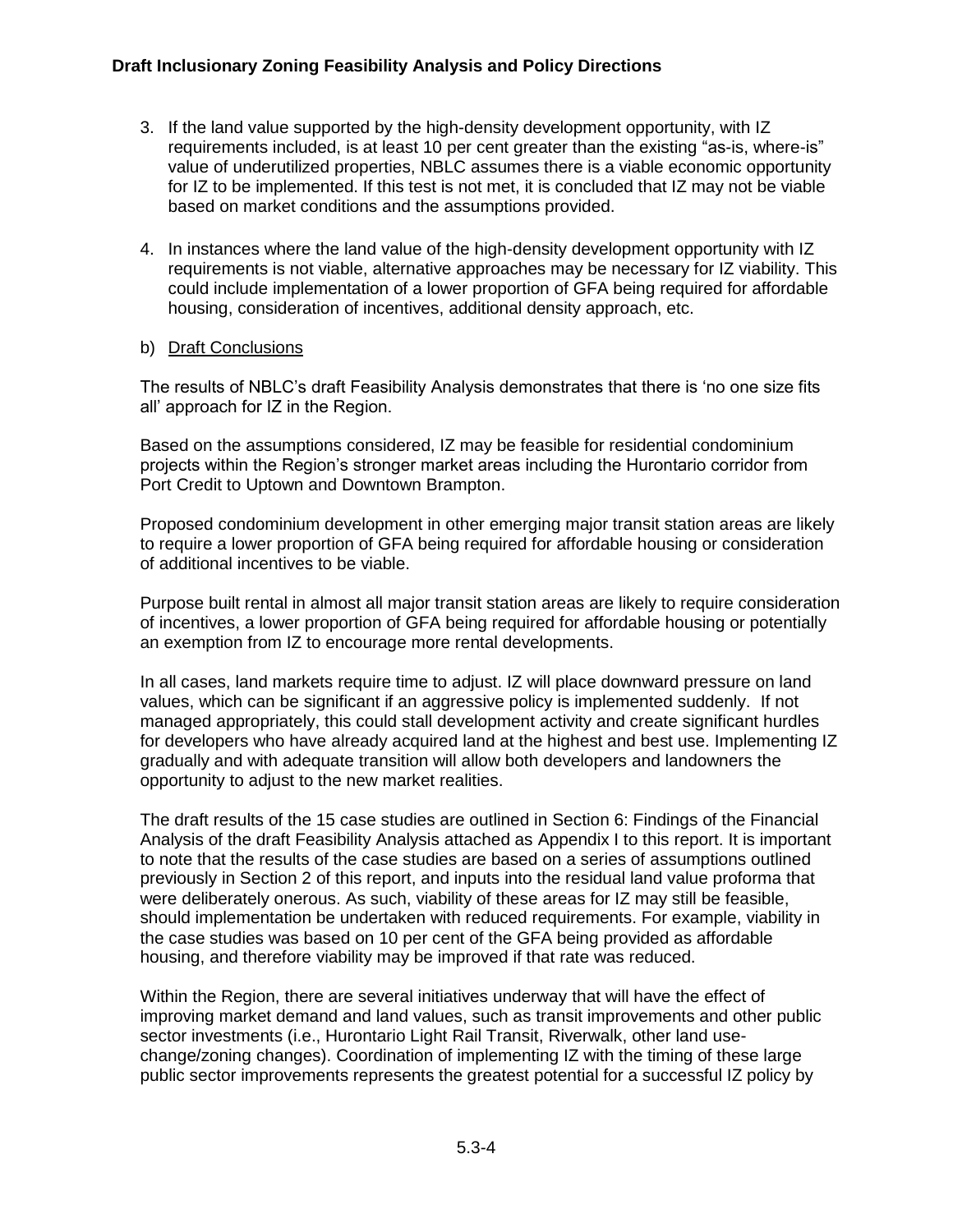allowing the increased land value to be partially recaptured in the form of affordable housing contributions.

### d) Draft Recommendations

Based on the results of the draft Feasibility Analysis, NBLC has provided a series of recommendations for the Region and its local municipalities to consider when implementing inclusionary zoning policies. These draft recommendations include:

- Provide transition when implementing IZ to allow landowners and developers to adjust to the implications on the market.
- Consider implementing reduced IZ requirements or other incentives such as density bonusing for major transit station areas in weaker and/or moderate market areas that are unable to absorb IZ based on the assumptions applied in the Feasibility Analysis.
- Policies should balance IZ goals with broader development objectives. For instance, given the results of the Feasibility Analysis on purpose-built rental housing supporting IZ, a response could be to provide incentives, require a lower set-aside rate or to exempt rental projects from IZ.
- For IZ to have a long-term impact on affordability across Peel Region, the municipalities should seek affordability for units created through IZ in perpetuity.
- The Region and local municipalities should develop a framework to monitor and report on affordable housing acquired through IZ and updating Market Assessments in accordance with Provincial requirements.

## **3. Proposed Policy Directions**

Although implementation of IZ will be undertaken by local municipalities, there are opportunities to include policies in the Regional Official Plan to support the Region's local municipal partners in implementation as well as to advance some of Peel's objectives as it relates to the provision of affordable housing. Table 1 outlines some initial policy directions being considered for inclusion in the Regional Official Plan with respect to IZ.

| <b>Policy Drivers</b>                                                                                                     | <b>Draft Policy Directions</b>                                                                                                                                                                                                    |
|---------------------------------------------------------------------------------------------------------------------------|-----------------------------------------------------------------------------------------------------------------------------------------------------------------------------------------------------------------------------------|
| Identify the minimum size of<br>development where IZ would<br>apply. (O. Reg. 232/18)                                     | When determining the minimum size of developments<br>where IZ will apply, consider the unique characteristics<br>and objectives of the major transit station area and the<br>feasibility analysis evaluating the viability of IZ. |
| Determining the number of<br>affordable units or % of GFA to<br>be provided as affordable<br>through IZ. (O. Reg. 232/18) | Phase in IZ, however establish a target percentage of GFA<br>or equivalent % of units for affordable housing to<br>endeavour to achieve.                                                                                          |
|                                                                                                                           | Implement IZ in a manner that recognizes that the market<br>conditions of some major transit station areas are stronger<br>and able to accommodate IZ better than others.                                                         |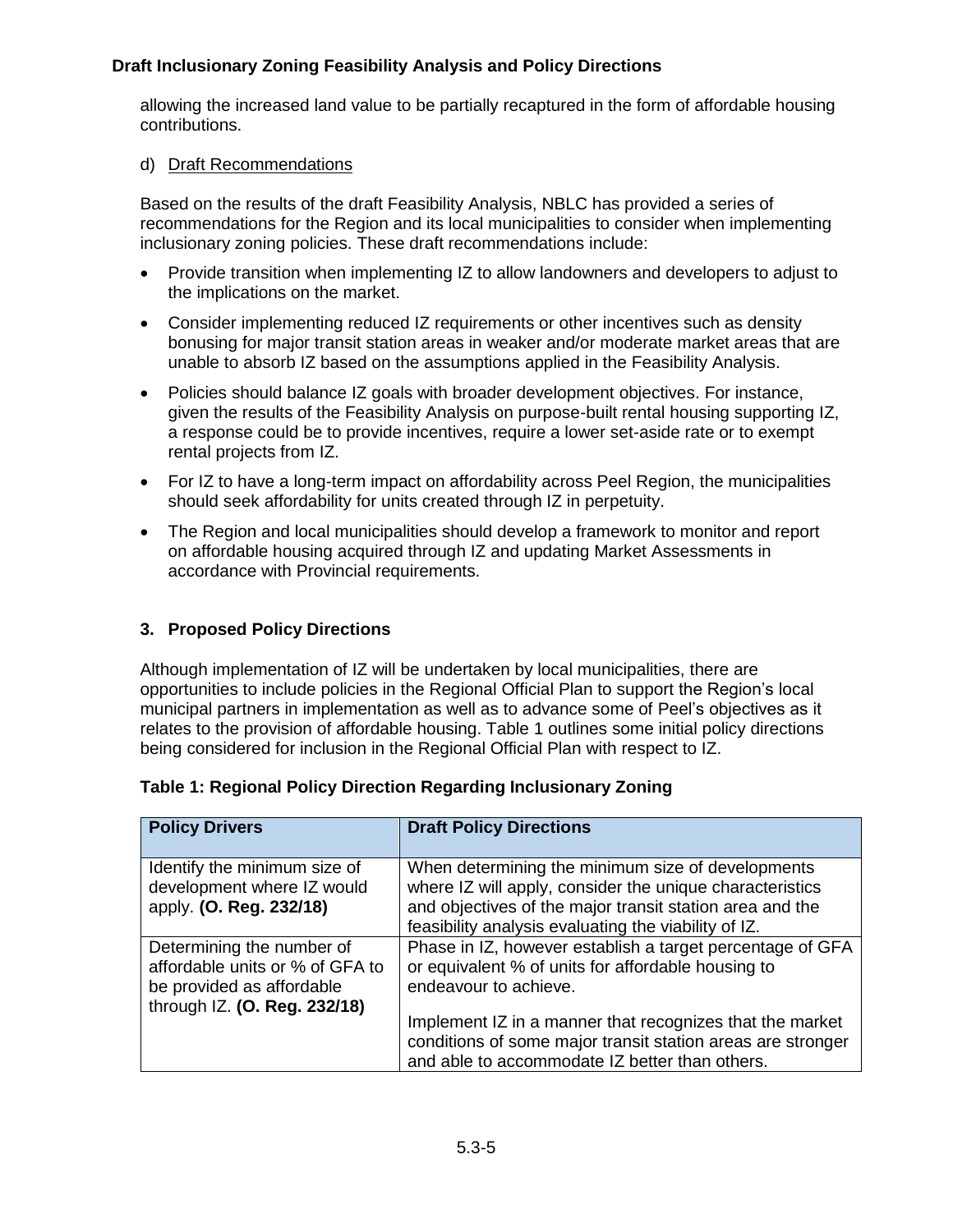| <b>Policy Drivers</b>                                                                                                                                                                   | <b>Draft Policy Directions</b>                                                                                                                                                                                                                                                           |
|-----------------------------------------------------------------------------------------------------------------------------------------------------------------------------------------|------------------------------------------------------------------------------------------------------------------------------------------------------------------------------------------------------------------------------------------------------------------------------------------|
| Identify household incomes for<br>which affordable housing would<br>be provided. (O. Reg. 232/18)                                                                                       | Establish rental rates or sale prices that are consistent<br>with measuring and monitoring undertaken at a Region of<br>Peel scale.                                                                                                                                                      |
| Identify the period of time for<br>which affordable housing<br>should be maintained as<br>affordable. (O. Reg. 232/18)                                                                  | Establish that units provided through IZ be maintained for<br>long term affordability.                                                                                                                                                                                                   |
| Set out the approach to<br>determine the percentage of<br>the net proceeds to be<br>distributed to the municipality<br>from the sale of an affordable<br>housing unit. (O. Reg. 232/18) | As one partner in administering implementation of<br>affordable housing units, it is important that a framework<br>be established for determining net proceeds and allocation<br>of proceeds to municipalities for affordable units obtained<br>through IZ.                              |
| Set circumstances in and<br>conditions under which offsite<br>units would be permitted. (O.<br>Reg. 232/18)                                                                             | To encourage the earliest development of affordable<br>housing units and complete and inclusive communities, on<br>site units should be prioritized.                                                                                                                                     |
| Consider incentives for desired<br>sizes and tenure of affordable<br>units as outlined in the Region's<br>Housing and Homelessness<br>Plan and local housing<br>strategies.             | A need has been identified through the Peel Housing and<br>Homelessness Plan for affordable units with 2+ bedrooms<br>and more purpose-built rental units, and therefore<br>implementation of IZ should be undertaken in a manner<br>that encourages these forms and tenures of housing. |
| Support local municipalities in<br>establishing and implementing<br>IZ.                                                                                                                 | Collaborate with local municipalities to monitor and report<br>on affordable housing acquired through IZ and updating<br>Market Assessments in accordance with Provincial<br>requirements.                                                                                               |

## **4. Consultation, Implementation and Next Steps**

#### a) Consultation

Consultation on the results of the draft Feasibility Analysis, policy directions and draft Regional Official Plan policies will be undertaken over the summer and into the fall of 2021 as part of the Region's Official Plan Review.

The Region is also coordinating consultation efforts with the local municipalities to establish an approach that will include engagement with the public and industry stakeholders, including private and non-profit housing providers and affordable housing advocates. It is anticipated that the local municipalities will provide direction regarding the appropriate timing and/or extent of consultation as it relates to development of local municipal official plan policies and zoning and Regional staff will participate in that consultation as appropriate.

The Building Industry and Land Development Association (BILD) submitted a letter to Regional Council dated December 10, 2020 requesting the establishment of a working group on IZ to provide comments on the draft Assessment Report. Regional staff, with the support of NBLC, hosted a working group meeting in mid-April with BILD where the results of the draft Assessment Report were shared.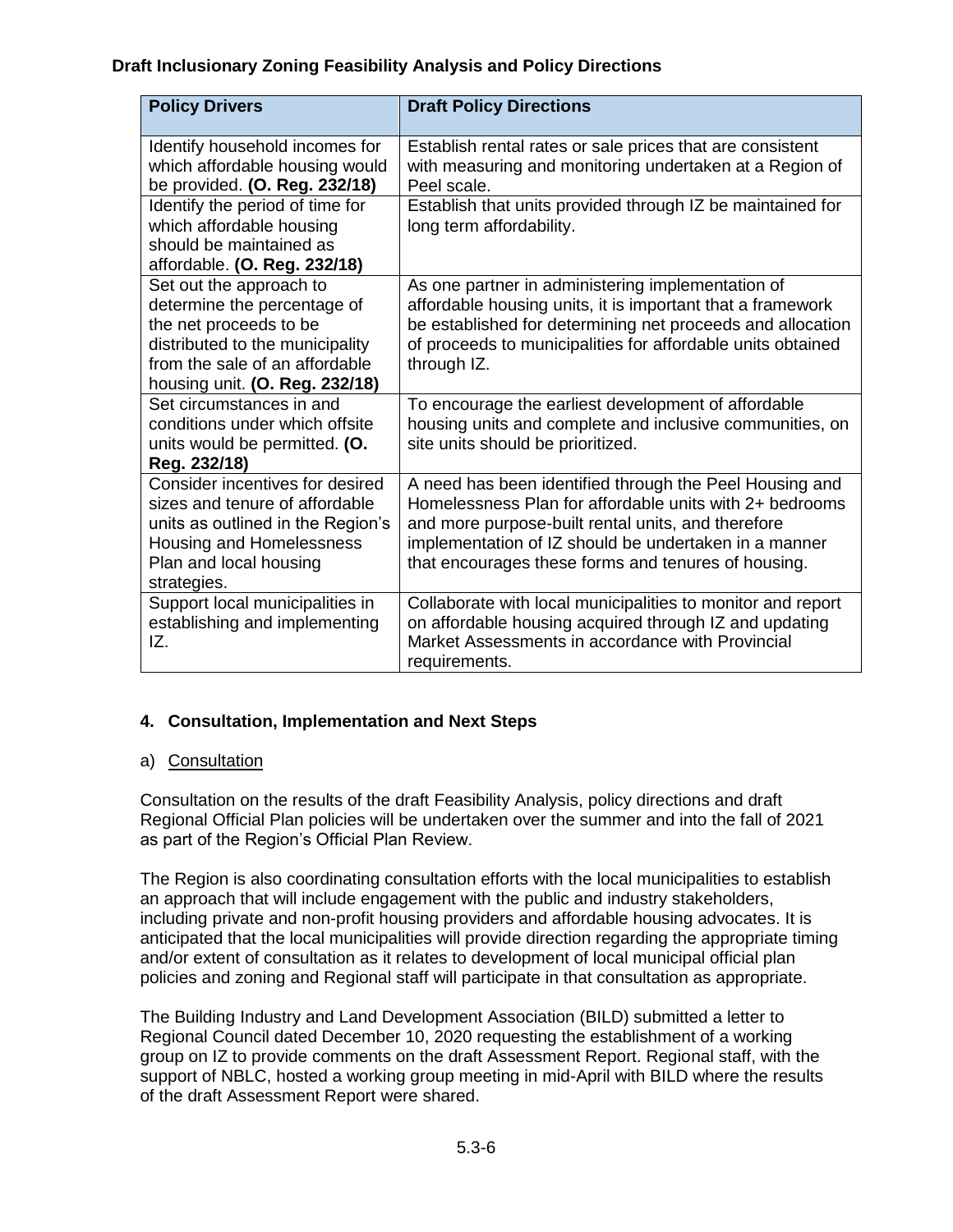### b) Administering Implementation of Affordable Housing Units

Introducing policies and zoning by-laws to implement IZ is an important initial step to deliver new affordable housing units, however it is also important to consider the administration of the affordable housing units. As implementation of IZ is advanced, the roles of various participants in IZ including the Region, the local municipalities, the development industry, and non-profit organizations must be determined as it relates to both affordable ownership and rental units. Initial discussions are underway internally as well as with the Region's local municipal partners to explore potential roles in administration of long-term affordability in ownership or rental units as well as to consider other partnership opportunities with nonprofit organizations. Regional staff will continue these discussions and provide additional information on this matter in a subsequent Council report.

### c) Next Steps

As mentioned in an earlier section of the report, in accordance with the IZ regulations, the Feasibility Analysis needs to be peer reviewed prior to finalization and staff have received endorsement from local Councils to retain urbanMetrics to undertake the peer review.

Regional staff will commence the peer review and make appropriate revisions to the Feasibility Analysis based on the results. The final Feasibility Analysis and Regional Housing Strategy Data Update will be brought before Regional Council as background for the Peel 2041+ Municipal Comprehensive Review Official Plan Amendment and will be made available on the Region's website.

## **RISK CONSIDERATIONS**

There is no risk to the Region in undertaking the Market Assessment required to implement IZ in collaboration with the local municipalities or to incorporate polices guiding implementation of IZ in the Regional Official Plan.

Policies included in the Regional Official Plan Review undertaken as a Municipal Comprehensive Review are not appealable to the Local Planning Appeal Tribunal.

## **FINANCIAL IMPLICATIONS**

Through the recommendations of this report, staff are seeking to increase the contract amount between the Region of Peel and NBLC, to provide additional consulting services and analysis, in the amount of \$112,500 (excluding applicable taxes). The original proposal with NBLC included one IZ case study in each local municipality, however subsequently Mississauga and Brampton requested that extra case studies be done at the Cities' expense. The City of Brampton will pay NBLC directly, however the City of Mississauga will reimburse the Region of Peel for the full cost of this requested increase, and there will be no additional cost to the Region. The entire assignment for NBLC also included broader housing policy and implementation work for the Region including the work towards the Affordable Housing Financial Incentives Pilot Program now being launched.